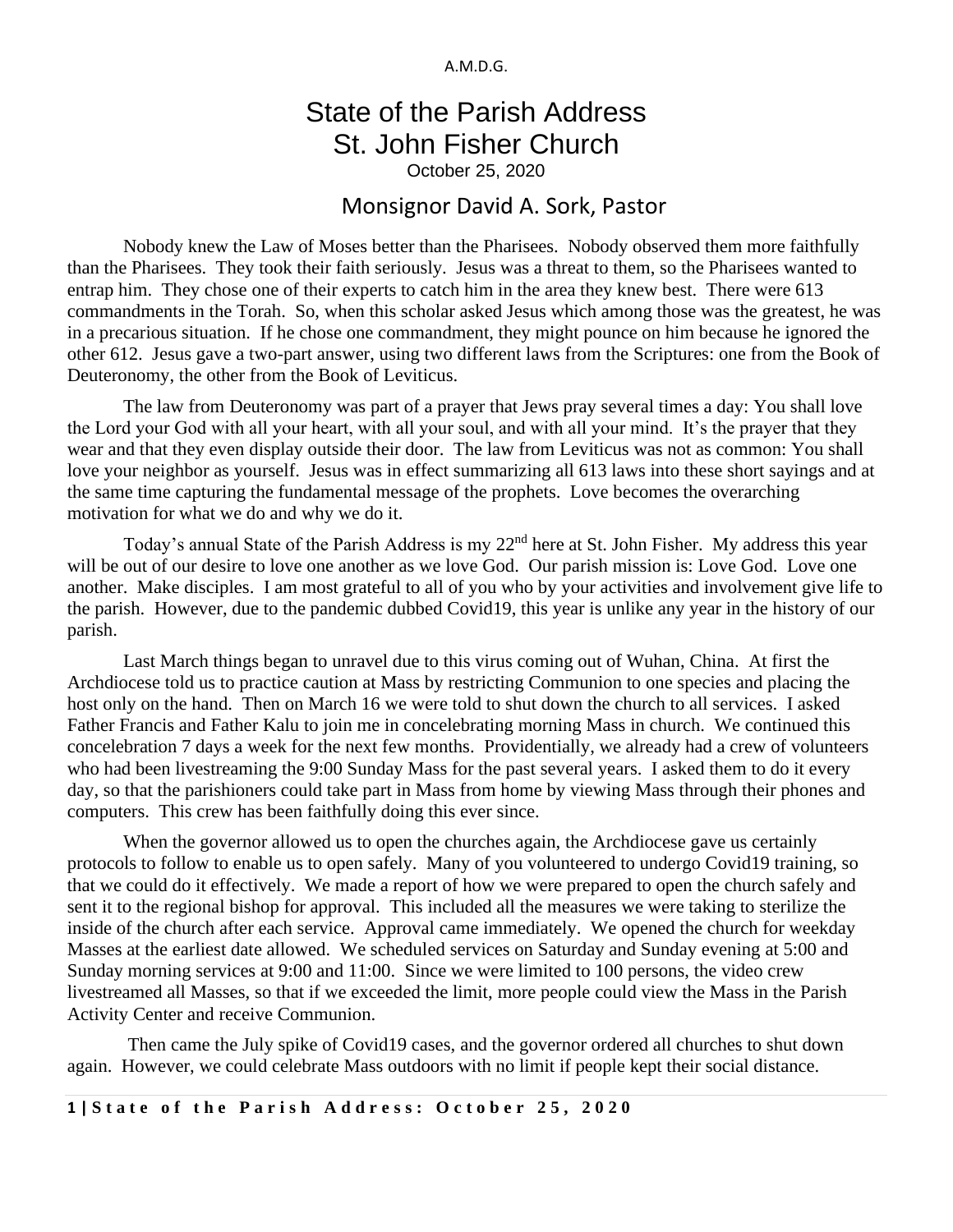## A.M.D.G.

Because several hundred people were viewing the Mass via livestream, I decided to keep livestreaming the 9:00 Sunday and 8:00 daily Masses with only the celebrant and essential ministers present. For those watching on livestream, the priest celebrating Mass gave Communion after Mass for the next 20-30 minutes. The outdoor Masses have continued to grow in numbers as people feel more comfortable coming. Faces must still be covered at all these services. With the wet weather approaching we have ordered two large tents. I am hoping they will be installed before next weekend.

At first the parish office was only able to handle phone calls but no visitors. Once plexiglass shields were in place, the parish offices were opened for limited service. The challenge that faced all of us who wish to serve you was how to continue many of things we were doing while maintaining social distancing.

Under the leadership of Margaret Johnson, the Director of Religious Education, weekly Children's Liturgy of the Word were made available on the parish YouTube channel. Lectionary resources for families were added weekly through the parish website and SchoolSpeak. Weekly emails were sent to families with children registered in Religious Education with information and inspiration. Religious Education classes cannot take place here. Instead, parents receive student books and weekly resources and support, so that they can teach their children at home. Once we are permitted to resume in-person classes, we will continue to provide support for families that prefer the at-home format. 53 children made their First Communion either in church when it was still open or outside. The rest chose to wait until next May when out-of-town relatives can come.

The parish school had to close in March and transition to remote learning. I was impressed by how the teachers adapted to this new mode. The school received a grant for 150 iPads for the students along with training for the teachers. The principal and faculty look forward to having the children back in the school, but state and county restrictions keep that from happening. At present there is distance learning for all grades except for the transitional Kindergarten students and a small number of middle school students. The school is applying for a waiver to allow small cohorts of students to attend in-person school. Despite all this, I am happy to report that the school year began with 60 new students, the highest enrollment in many years.

Fortunately, we had completed the weekend retreats for the Confirmation students just before the pandemic hit. Since the church was closed, we could not have our scheduled May Confirmation. However, we were able to reschedule to Confirmations outside in August and September. Bishop Trudeau confirmed 58 youths. This year the Confirmation candidates will be taking the classes via video and submit their assignments from that class. The *Life Teen* program for our high school youth will be offered differently considering Covid19. Thirteen students attended an online retreat last weekend for Teen Leadership Training. Virtual *Life Nights* are being posted every Sunday and Bible study every Thursday for all high school students.

In adjusting to Covid19, our Director of Evangelization, Misty Jesse has initiated many changes to meet people's needs for a safe environment. The common platform has been Zoom in which people can see one another and interact with them through their computer. Zoom has been utilized for several Bible study series, small faith groups, book club, inquiry and formation classes for those planning to become Catholic, and prebaptismal classes for parents. I have utilized Zoom for meetings with the pastoral staff, the pastoral council, the Finance Council, and the executive committee of the capital campaign. Some of these probably will continue even after the Covid19 pandemic is over. Although the priests meet individually with couples planning to get married, their counseling and formation sessions are now taking place remotely.

During this past year the pandemic has slowed down our sacramental ministry but not totally shut it down. There were 40 baptisms, 53 First Communions, 58 Confirmations, 17 weddings, and 37 funerals. We